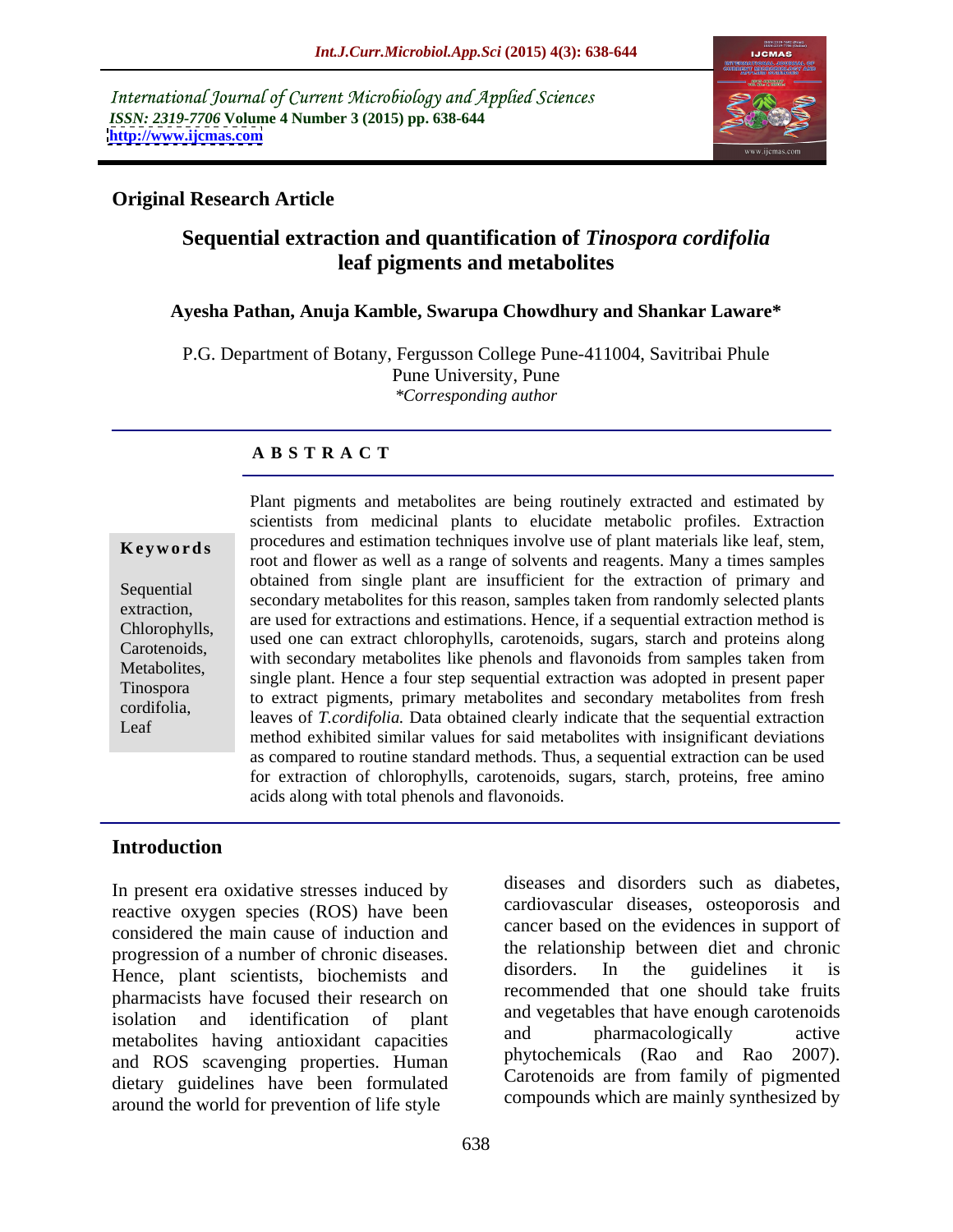*coronaria* leaves and suggested that polyphenols and flavonoids are responsible of *Adiantum trapeziforme* and reported substantial antioxidant potentials and DNA estimation of bioactive components from

cycle of generating new free radicals.

Flavonoids have been reported to possess are Recently, a simple four step method for many useful properties, including anti-<br>sequential extraction of chlorophylls, many useful properties, including anti-<br>inflammatory. oestrogenic. enzyme carotenods, primary and secondary antitumour activity along with undoubtedly 2005). According to Aron and Kennedy metabolites in medicinal plants. Therefore, (2008), this well established antioxidant in present investigation *Tinospora* (2008), this well established antioxidant activity of flavonoids is responsible for other biological activities, in which, prevention of oxidative stress is beneficial. For example, pigments and metabolites. Tinospora anti-cancerous activity of some flavonoid compounds is due to their ability to

chlorophyll pigments have antioxidant, anti

plants and microorganisms but not animals. inflammatory and wound healing properties. These are important dietary sources of It has been observed that chlorophyll vitamin A and are considered valuable in pigments contain chlorophyllin which is preventing human diseases (Paiva et al., responsible for increasing the number and 1999). activity of dominant immune cells like B- It is well documented that there is a direct human health. The great antioxidant relationship between antioxidant activity and capacity of chlorophylls helps to neutralize phenolic compounds. Gupta *et al.* (2004) free radicals and reduce oxidative damage demonstrated antioxidant and antilipid and work as an anti-carcinogenic agent in peroxidation activity of *Ervatamia*  our body (Rajalaksmi and Banu, 2014, cells, T- cells and macrophages essential to Durgadevi and Banu, 2015).

for free radical scavenging and antioxidant Extraction of metabolites is the first step in activities. Limaye (2010) studied the biochemical profiling of herbs, which makes antioxidant and DNA protection potentials downstream process easier for isolation, safeguarding activity in fronds of *Adiantum*  medicinal plants. Such extraction procedures *trapeziforme* and ascribed these activities to in particular are labour intensive, time the presence of phenols and flavonoids. consuming and require large volume of Pereira *et al*. (2009) stated that, phenolic samples obtained from single plant are compounds are able to act as antioxidants in insufficient for extraction of all the a number of ways. Hydroxyl groups of metabolites and thus samples taken from phenols are good hydrogen donors and can randomly selected plants are used for donate hydrogen to reactive oxygen and extractions and estimations. Data obtained reactive nitrogen species and thus break the from such samples are unclear and may lead characterization, identification and estimation of bioactive components from solvents and reagents. Many a times, to an erroneous elucidation.

inflammatory, oestrogenic, enzyme inhibition, antimicrobial, antiallergic, metabolites in peanut and okra has been antioxidant activity (Cushnie and Lamb, yet applied for extraction of pigments and scavenge free radicals. family Menispermaceae. It is distributed Some of the earlier studies indicated that Shri-Lanka and China. Leaf, stem, root and Recently, a simple four step method for sequential extraction of carotenods, primary and secondary proposed (Laware, 2015). However, it is not metabolites in medicinal plants. Therefore, in present investigation *Tinospora cordifolia*, a model medicinal plant was considered for sequential extraction of pigments and metabolites. *Tinospora cordifolia* (Wild) Hok F. & Thomson, commonly known as Guduchi belongs to throughout tropical Indian subcontinent, flower of *T. cordifolia* possess anti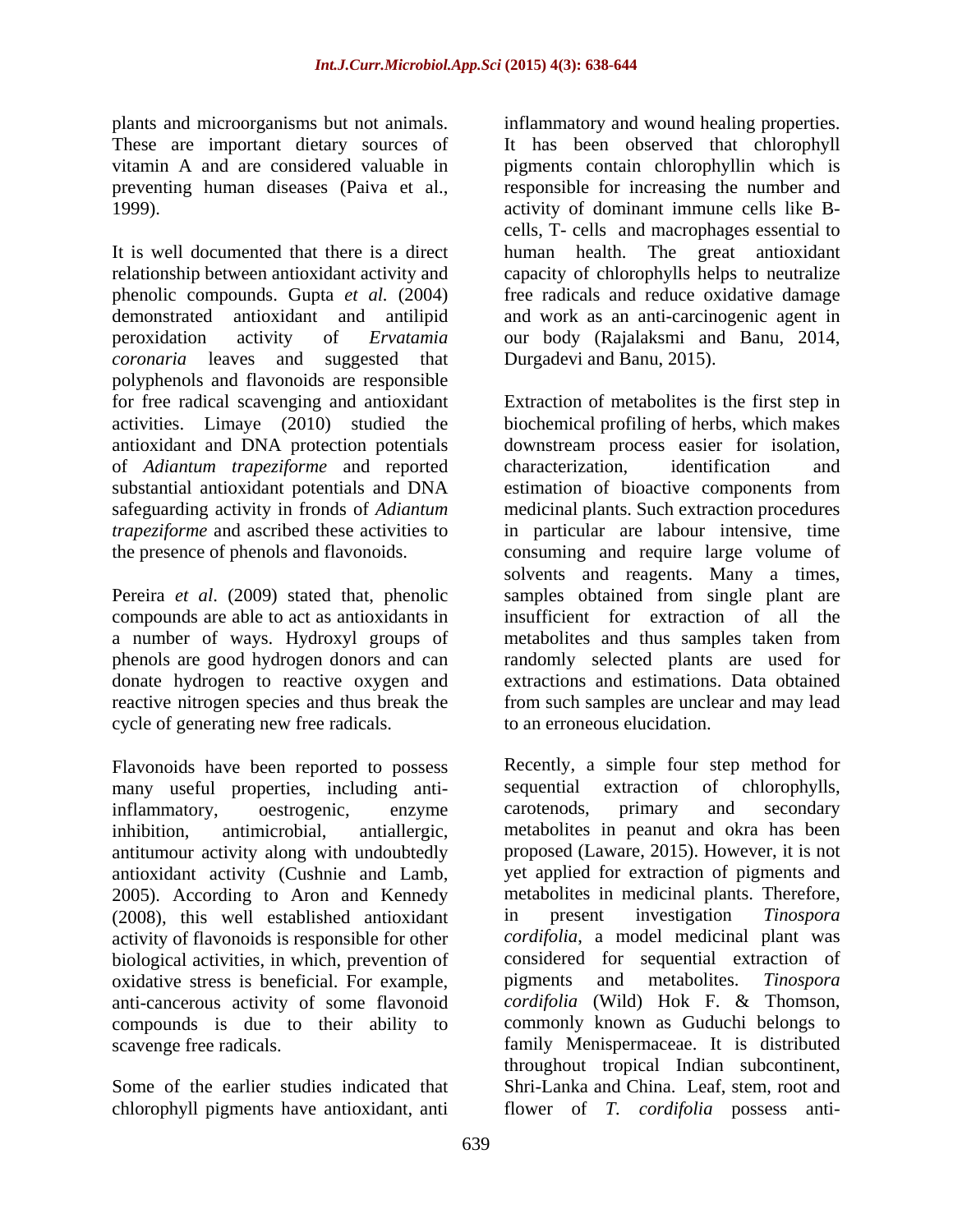spasmodic, anti-inflammatory, anti-allergic and antioxidant properties; hence it is widely cooled and centrifuged at 10000 g for 10 used in ayurvedic system of medicine for the treatment of diabetes, urinary diseases, extracted with fresh 2 ml of 80% alcohol. cancer and asthma. Considering the medicinal importance of *T. cordifolia*, a 1(chlorophyll extract) and step-2 were sequential extraction method proposed by Laware (2015) was used with slight modification to extract primary and and centrifuged at 10000 g for 10 minutes. secondary metabolites from a single plant Supernatant obtained was used for leaf samples. The results of sequential estimation of reducing sugars, total sugars, extraction method and routine extraction total phenols, total flavonoids and free methods are compared and discussed. **and** amino acids.

*Tinospora cordifolia* plants were The residue obtained after step-2 was re authenticated and marked in the Fergusson suspended in digestion mixture (0.65 ml of College campus, Pune (MS). Fully mature 52% perchloric acid + 0.5ml distilled water) physiologically active leaves were collected and subjected to digestion in cold condition randomly in the morning and used for

## **Step-1: Extraction of chlorophylls and carotenoids.**

Fresh leaves were chopped in small pieces volume of  $(52 % PCA)$  and water) and and exactly 0.1 g material was weighed and macerated in mortar and pastel with 2 ml of starch solution was neutralized with sodium 90% ethyl alcohol. The content was centrifuged at 10000 g for 10 minutes. The residue was re-extracted in 1 ml of 90% ethyl alcohol for two times and centrifuged at 10000 g for 10 minutes. The supernatants were pooled and made to 10 ml with ethyl

pigments. After estimation samples were saved and put back in original sample.

# **Step-2: Extraction of soluble sugars,**

in 2 ml of 80% ethyl alcohol in boiling

water bath for 30 minutes. The content was minutes and the residue obtained was re extracted with fresh 2 ml of 80% alcohol. The supernatant obtained in step pooled and condensed in water bath to 1-2 ml and diluted to 10 ml with distilled water Supernatant obtained was amino acids.

# **Materials and methods Step-3: Extraction of starch**

extraction of leaf bio-chemicals. cold incubation the content was centrifuged at  $0<sup>0</sup>C$  in refrigerator for 30 minutes. After at 10000 g for 10 minutes and supernatant was collected as source of starch.

> The pellet was further extracted with same supernatants were pooled. The extracted starch solution was neutralized with sodium carbonates. Final volume was made to 2.5 ml with distilled water.

# **Step-4: Extraction of proteins**

alcohol. extraction of proteins. The residue was Appropriately diluted extracts were read on for 30 minutes and centrifuged at 10000 g spectrophotometer for estimation of for 10 minutes and supernatant was The residue obtained in step-3 was used for treated with 2.0 N solution of NaOH (1 ml) collected as a source of proteins.

**phenols and amino acids.**  supernatants were pooled and final volume The residue obtained in step-1 was extracted pooled supernatant was saved as source of The extraction was repeated with fresh NaOH solution (1 ml) and centrifuged. The was made to 2.0 ml with distilled water. The proteins.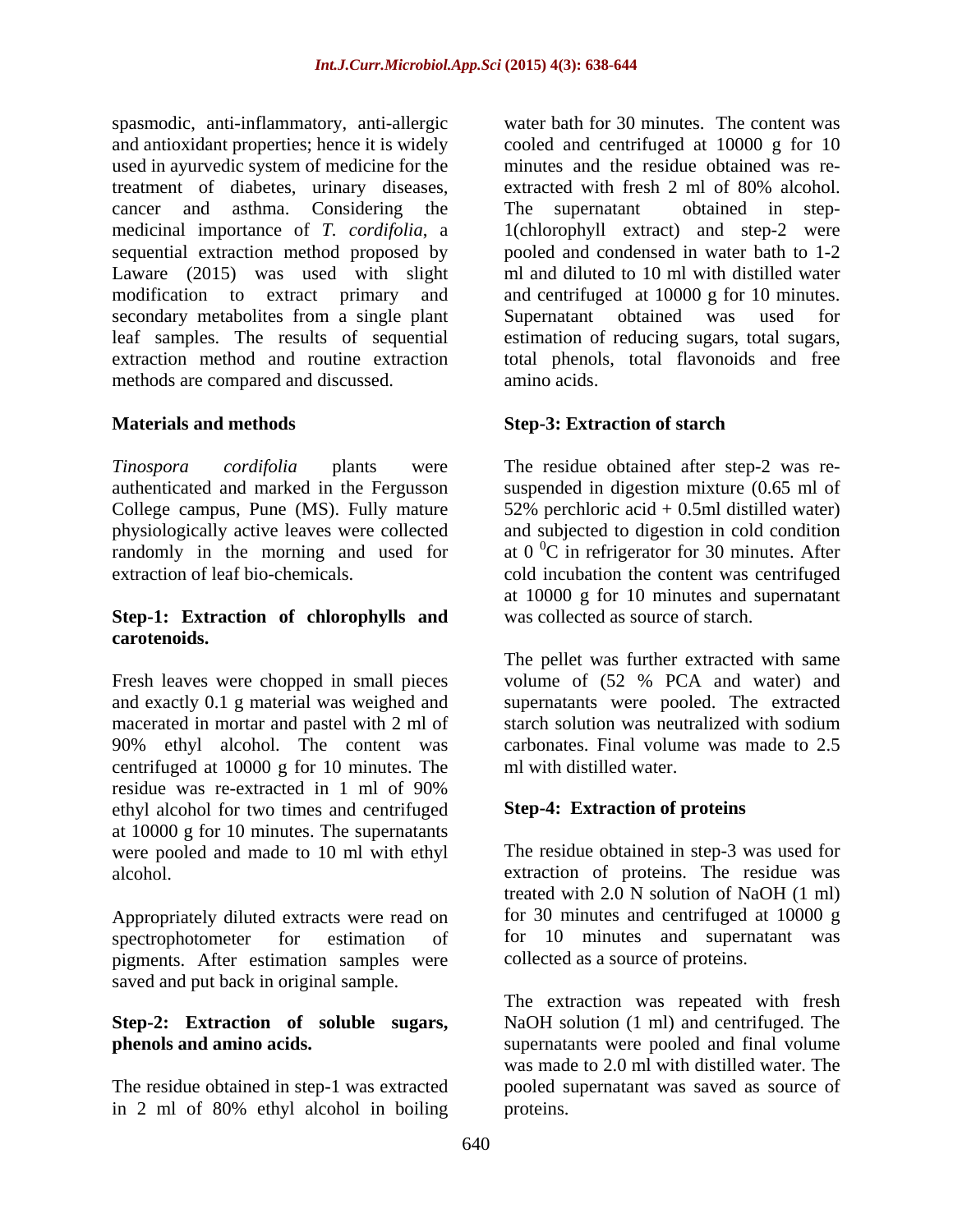## **Extraction of metabolites by routine methods** (1959) method. Maltose at the

The leaf material (0.1 g) was also extracted with 80 % acetone for estimation of used to prepare the standard curve. pigments. Reducing sugars, soluble sugars, total phenols, total flavonoids and free amino acids were extracted with 80 % estimated with Anthrone reagent as per methyl alcohol from 0.1 g leaf material. Starch was extracted from 0.1 g material with 52 % perchloric acid at  $\overline{0}^{\circ}$ C after of 20 to 100 kg ml<sup>-1</sup> was used to prepare extracting and washing out soluble sugars with methanol. Proteins were extracted in 0.2 N NaOH from 0.1 g leaf materials after treating materials with 80% acetone, 80 % methanol and 52% perchloric acid in a sequence for washing out pigments, phenols,

**1. Estimation of pigments:** Chlorophyll pigments and Carotenoids were estimated by Lichtenthaler and Welburn (1983) method. After estimation samples were saved and replaced in original

Chlorophyll **a** ( $\mu$ g/ml) = 12.21 (A663) - 2.81  $(A646)$  (A646) Chlorophyll **b** ( $\mu$ g/ml) = 20.13 (A646) -Carotenoids ( $\mu$ g/ml) = (1000A<sub>470</sub> - 3.27[chl

- **2. Estimation of soluble carbohydrates:** Soluble carbohydrates were estimated by Anthrone reagent as per the method Glucose at the concentration of 20 to 100 $\mu$ g ml<sup>-1</sup> was used to prepare the
- **3. Estimation of reducing sugars:** Experiments were carried out in four

DNSA reagent according to Miller (1959) method. Maltose at the concentration of 20 to  $100 \mu g$  ml<sup>-1</sup> was was **was** used to prepare the standard curve.

- **4. Estimation of starch:** Starch was estimated with Anthrone reagent as per the method given by Hansen and Moller (1975). D-Glucose at the concentration was used to prepare the standard curve.
- sugars, free amino acids, and starch. (Moore and Stein, 1948). L-lysine was **5. Estimation of free amino acids:** Total free amino acid content was estimated according to the Ninhydrin method used as standard amino acid to prepare standard curve.
	- sample.  $\mu$  the concentration of 20 to 100 $\mu$ g ml<sup>-1</sup> **6. Estimation of phenols:** Total phenols were estimated as per the method given by Farkas and Kiraly (1962). Catechol at was used to prepare the standard curve.
- 5.03 (A663) determination (Chang *et al*., 2002). a] - 104[chl b])/227 quercetin at concentrations 12.5 to **7. Estimation of flavonoids:** Aluminium chloride method was used for flavonoid Calibration curve was prepared with 100mg ml<sup>-1</sup> in methanol.
	- given by Hansen and Moller (1975). D-<br>method. Bovine serum albumin-fraction was used to prepare the  $\qquad \qquad$  of 0.2 to 1.0 mg ml<sup>-1</sup> as a standard standard curve. protein to prepare the standard curve. **8. Estimation of proteins:** Protein content was estimated by Lowry *et al*. (1951) method. Bovine serum albumin-fraction V (BSA) was used at the concentration as a standard

Reducing sugars were estimated with replications. All reactions were read at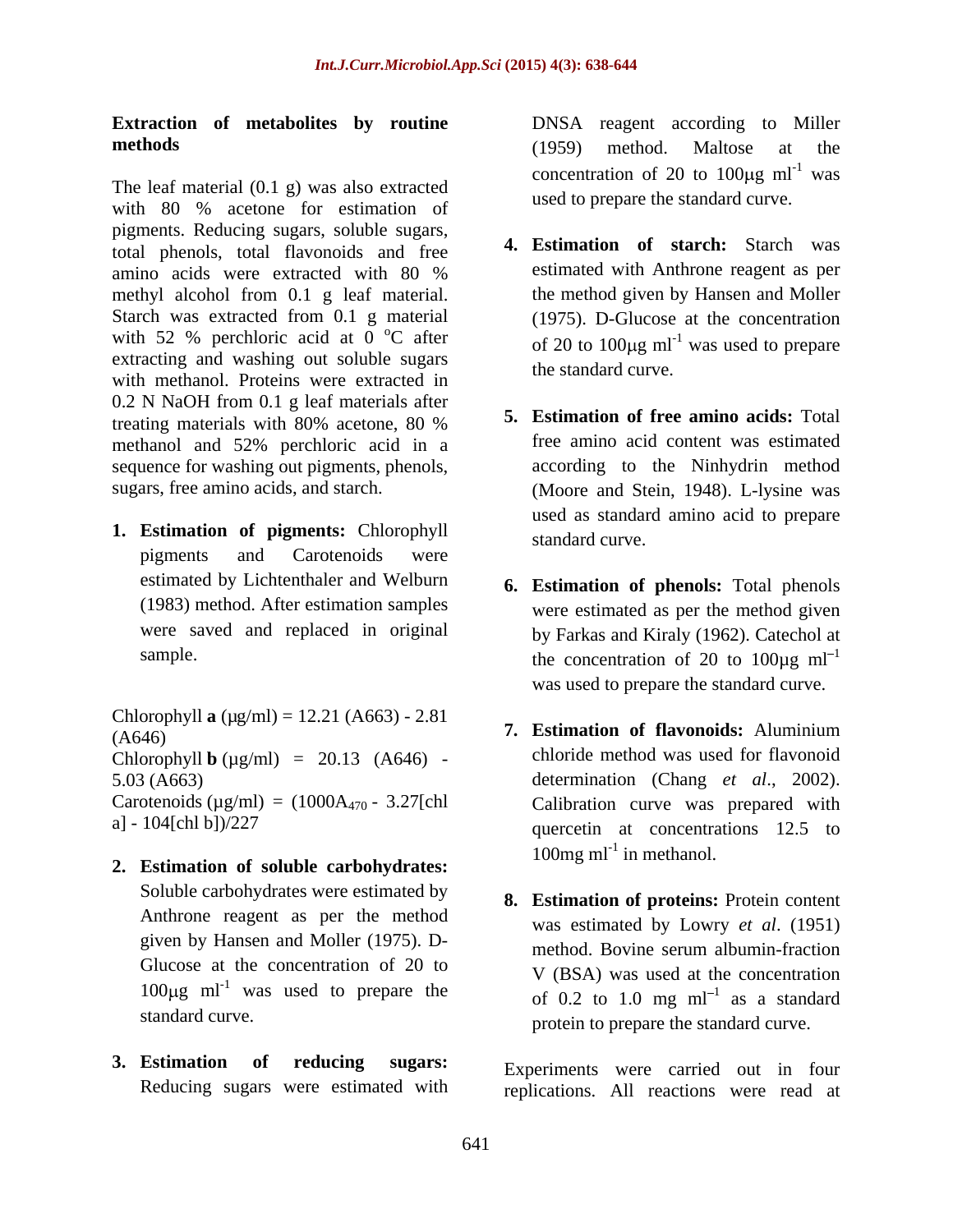respective wavelengths on UV-Vis organic solvents are utilized and discarded. spectrophotometer (Shimadzu). Data However, the present sequential extraction recorded from four replications were subjected to single way analysis of variance save organic solvents and utilize least (ANOVA) and critical differences were calculated at p=0.05 level.

Results related to methods of extraction of in table-1 indicate that *T. cordifolia* leaf has chlorophyll pigments, carotenoids substantial amounts of these pigments. It has carbohydrates, proteins and amino acids, been stated that regular intake of chlorophyll<br>
phenols and flavonoids are given in table-<br>
keeps digestive and circulatory system phenols and flavonoids are given in table- 1and 2. Estimated values clearly indicate healthier. Chlorophylls are mainly used in that the sequential extraction method used in present investigation, exhibited estimate with insignificant deviations as compared to routine standard methods. Results on antioxidant activity of chlorophyll derivative carbohydrate content i.e. soluble sugar, reducing sugar, and starch profiles are fairly close, irrespective of the extraction methods.

Generally, the selection of an extraction reported that *Phyllanthus emblica* method depends on working requirements and available laboratory facilities. Any metabolite extraction includes extraction instruments, labour cost, operational cost and cost of consumables as well as the extraction time. Generally reducing sugars, amino acids, phenols and flavonoids are extracted with 80% methyl alcohol and quantities of secondary metabolites. during these extractions, the residue is contains valuable insoluble components like

On the other hand during protein extraction plant material is first treated with alcohol for removal of chlorophyll pigments and free sugars and then with perchloric acid for<br>digestion of starch. In this process. consumption. Thus, digestion of starch. In this process, consumption. Thus, extraction of supernatants containing sugars, amino acids, phenols, flavonoids, and starch obtained after each step are discarded and proteins are extracted with NaOH solution. Thus, in protein extraction method huge quantities of

method, if followed for extraction one can amount sample for extraction.

**Result and Discussion** and carotenoids extracted with sequential Data with respect to chlorophyll pigments extraction method and routine method given been stated that regular intake of chlorophyll keeps digestive and circulatory system food industry as natural colorants as well as to give green colour to alcoholic drinks. Rajalaksmi and Banu (2014) reported the i.e. chlorophyllin extracted from *Mimosa pudica* leaves. Recently Durgadevi and Banu (2015) studied antioxidant activity of chlorophylls isolated from some plants and reported that *Phyllanthus emblica* chlorophyll has better activity than ascorbic acid.

generally discarded, which otherwise phyto-chemicals and antioxidant potential of starch, proteins and dietary fibers. ascribed antioxidant capacity of this Data regarding total phenols and flavonoids extracted with sequential extraction method and routine method given in table-2 indicate that *T. cordifolia* leaf has considerable quantities of secondary metabolites. Dushing and Laware (2012) studied the Ashokarishta (a fermented wine) ayurvedic wine to the presence of phenols and flavonoids. It was proposed that self generated ethyl alcohol in such ayurvedic wines, extracts and preserves active compounds for longer time for human consumption. Thus, extraction of chlorophylls, carotenoids, sugars, free amino acids along with phenols and flavonoids in ethyl alcohol can be safer way in utilization of these bio-molecules in human diet.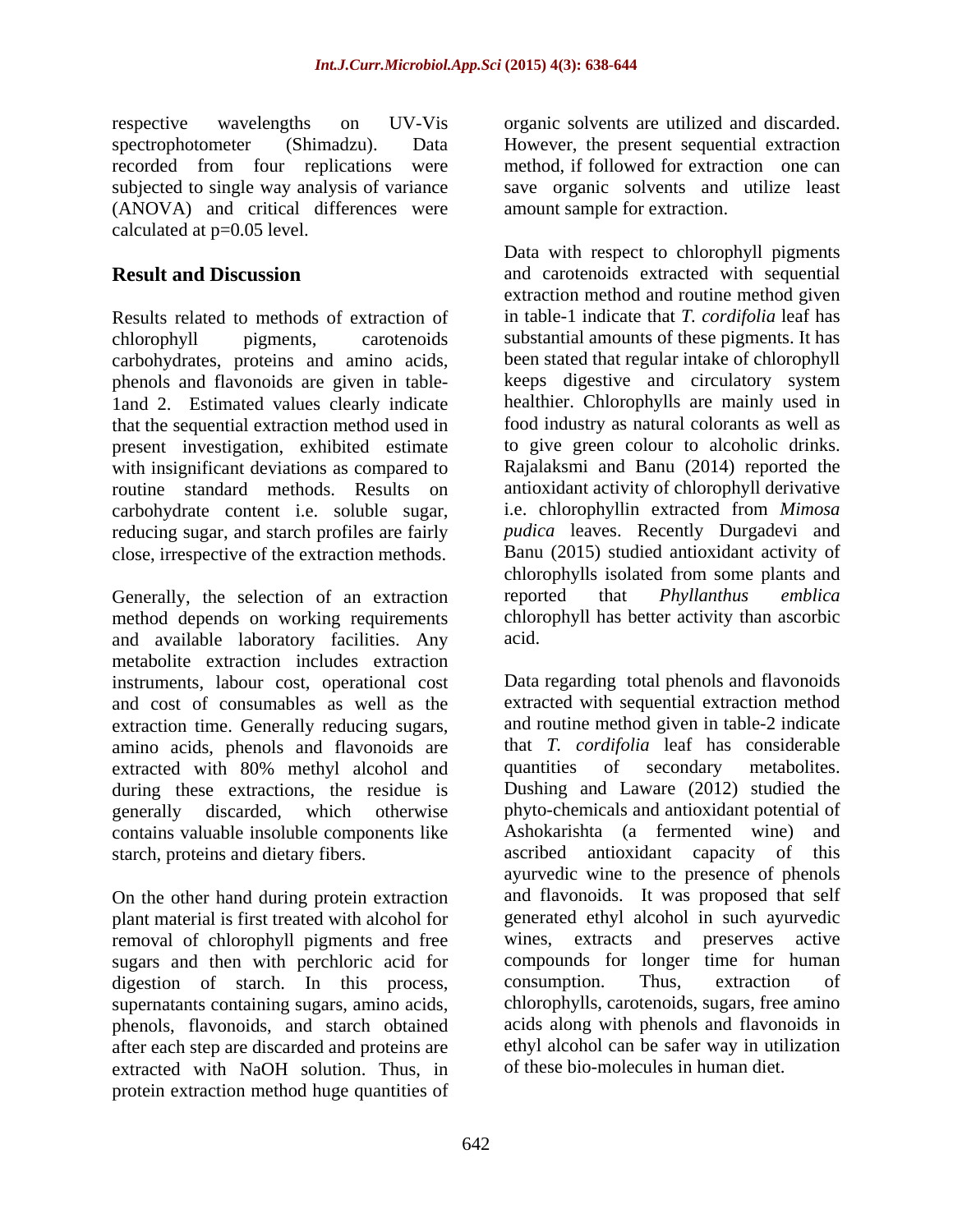| <b>Leaf Pigments</b>             | Routine extraction | Sequenti          | CD <sub>5%</sub> |
|----------------------------------|--------------------|-------------------|------------------|
|                                  | methods            | extraction method |                  |
| Chlorophyll a $(mg g^{-1})$      | $1.41 \pm 0.52$    | $1.39 \pm 0.48$   | 0.22             |
| Chlorophyll b $(mg g^{-1})$      | $0.36\,\pm\!0.08$  | $0.38 \pm 0.04$   | 0.02             |
| Chlorophyll $a+b$ (mg $g^{-1}$ ) | $1.76 \pm 0.54$    | $1.75 \pm 0.42$   | 0.16             |
| Carotenoids $(mg g^{-1})$        | $0.34 \pm 0.06$    | $0.35 \pm 0.08$   | 0.04             |

**Table.1** Methods of extraction and estimates of chlorophyll pigments and carotenoids

Values with  $\pm$  indicate standard deviation of mean; CD= critical difference

| Table.2 Methods of extraction and estimates of primary and secondary metabolites |  |  |
|----------------------------------------------------------------------------------|--|--|
|                                                                                  |  |  |

| Phyto-constituents             | Routine extraction | Sequential        | CD 5% |
|--------------------------------|--------------------|-------------------|-------|
|                                | methods            | extraction method |       |
| Reducing sugars (mg $g^{-1}$ ) | $4.65 \pm 0.62$    | $4.42 \pm 0.52$   | 0.24  |
| Soluble sugars (mg $g^{-1}$ )  | $44.12 \pm 1.44$   | $43.56 \pm 1.52$  | 1.56  |
| Starch (mg $g^{-1}$            | $8.23 \pm 0.76$    | $8.14 \pm 0.82$   | 0.84  |
| Proteins $(mg g^{-1})$         | $101.89 \pm 3.12$  | $102.82 \pm 4.13$ | 2.26  |
| Free amino acids $(mg g^{-1})$ | $6.04 \pm 0.82$    | $5.98 \pm 0.66$   | 0.84  |
| Total Phenols(mg $g^{-1}$ )    | $5.34 \pm 0.44$    | $5.36 \pm 0.65$   | 0.72  |
| Total flavonoids $(mg g^{-1})$ | $2.58 \pm 0.18$    | $2.36 \pm 0.19$   | 0.28  |

Values with  $\pm$  indicate standard deviation of mean; CD= critical difference

Data regarding sugars, starch, proteins and which can be used for multiple extractions free amino acids, given in table-2 point out and same quality of results. Therefore, we that *T. cordifolia* leaf has substantial conclude that the sequential extraction quantity of proteins and amino acids along method can be suitable for extraction of with carbohydrates. According to WHO chlorophyll pigments, carotenoids, primary technical report series no.935 (2007) efficient dietary provision of protein is must along with energy providing bio-molecules compare metabolite profile of medicinal for normal cellular and tissue function. A plants and elucidate pharmacologically diet with adequate amino acid is essential to fulfil the demand for protein synthesis and other metabolic pathways in a healthy individual. Data regarding sugars, starch, proteins and which can be used for multiple extractions<br>that  $T$ . cordifolia leaf has substantial conclude that the sequential extraction quantity of proteins and amino acids along method ca

investigation by extracting the sample with Fergusson College, Pune-411004 for conventional methods and by sequential

metabolites as well as some secondary metabolites like phenols and flavonoids to important components.

## **Acknowledgements**

The metabolic profile carried out in present Department of Botany and The Principal, extraction method is at par. This indicates investigation under UGC CPE/BSR grants.Authors are thankful to The Head, Fergusson College, Pune-411004 for availing facilities for the present